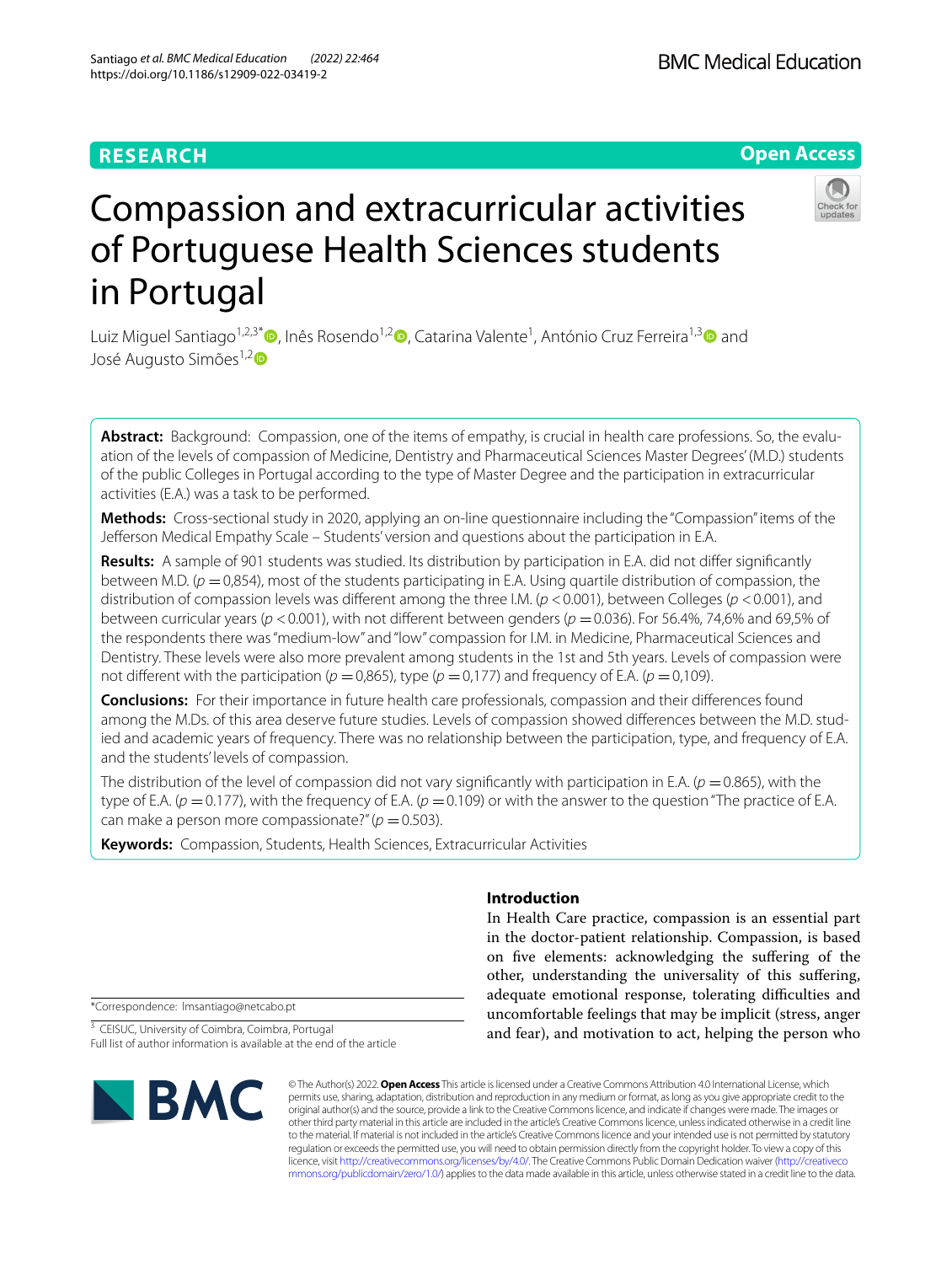is suffering  $[1, 2]$  $[1, 2]$  $[1, 2]$  $[1, 2]$ . It has a positive impact on health care [[3\]](#page-6-2), providing an improvement in health out-comes and in the quality of information retained by the patient  $[1]$  $[1]$ , as well as greater patient satisfaction with the services provided [\[1](#page-6-0), [3\]](#page-6-2) and less anxiety experienced [\[3\]](#page-6-2). As for physicians, compassionate behaviour is associated with greater job satisfaction [[3\]](#page-6-2).

Students in healthcare can present compassion as an innate quality. This quality can be maintained and even developed by educational reinforcements, in the context of clinical training and personal experiences, or even regressed [\[4](#page-6-3)]. Compassion, may also be described as one of the three components of empathy and be assessed in medical students [\[5](#page-6-4), [6\]](#page-6-5). A previous study has adapted and validated the Jeferson scale for students in Portugal, so measuring Empathy as a whole and compassion in particular [[6\]](#page-6-5). In brief Jeferson Scale of Physician Empathy – students' Portuguese version (JSPE – spv) is a 20 items self-fulflling questionnaire, each question rated 1 (strongly disagree) to 7 (strongly agree) intended to measure student's perception about an empathic behaviour in the practical ambience of caring for a patient, and studying three dimensions: Perspective taking, compassion and being on the patient's shoes [\[5](#page-6-4)]. Elsewhere and also in Portugal empathy and hence compassion have a negative trends in medical students as they progress in their studies, a suden decrease being noticed in the third year ane dependent on the Colleges teaching curriculum  $[5-9]$  $[5-9]$ .

Medical students, compared to physicians, report more barriers to compassionate behaviour, particularly in the context of burnout  $[3]$  $[3]$ . A final work by a Medicine student proved the decline of students' compassion throughout the Medicine Course at the College of Medicine of the University of Coimbra [[7\]](#page-6-7). A work stemming from this, with the aim of investigating the main reasons for the decline of compassion in such training, gathered suggestions from students on tactics to implement to reduce the loss of compassion, suggesting the inclusion of volunteering and solidarity activities in the curriculum training and participation in extracurricular activities, among others  $[8]$  $[8]$ . To our knowledge the Jefferson scale for students is so far the only adapted and validated instrument for European spoken Portuguese and with published results, making it the only available choice for comparison within this country [[5–](#page-6-4)[9\]](#page-6-6).

In the daily lives of medical students, the inclusion of extracurricular activities, with benefts such as establishing commitments, solving problems, and expressing emotions, can constitute a support for students to use, refne and develop their interpersonal skills [[9,](#page-6-6) [10](#page-6-9)]. Extracurricular activities are also used as a strategy to deal with stress and burnout  $[10]$  $[10]$ , and these activities are efective coping mechanisms in managing the stress to which students are subjected [\[11\]](#page-6-10).

The aim of this study was to evaluate how the compassion of Integrated Masters students in the area of Health Sciences, from Public Schools in Portugal (Medicine, Pharmaceutical Sciences and Dentistry), was distributed according to the Masters and the practice of extracurricular activities as no paper on such objectives was ever published for this specifc context in Portugal.

## **Methods**

A cross-sectional observational study was carried in a convenience sample of students from all curricular years of the three Integrated Masters in Health Sciences (Medicine, Pharmaceutical Sciences and Dentistry) from all Public Schools in Portugal (University of Minho, Porto, Coimbra, Covilhã, Lisbon, and Algarve) in a total of 14 schools in the 2019/2020 school year.

The population size was obtained taking into account the data available on the total number of students enrolled in the Integrated Masters in Medicine, Pharmaceutical Sciences and Dentistry in all public schools in the country and contained in the Data and Statistics page for Higher Education Courses, an official page from the Ministry of Sciences and Education [\[10](#page-6-9)] and the University of the Algarve's page, DCBM-UAlg [[11\]](#page-6-10) the sample size being calculated for a confdence interval of 95% and a margin of error of 5%.

After approval by the Ethics Committee of the College of Medicine of the University of Coimbra, an online questionnaire was applied, organized into four parts:

- A). Characterization data: Master's and College, Curriculum year and gender.
- B). The 7 items of the compassion dimension of the Jefferson Scale of Medical Empathy - Students Version [\[6](#page-6-5)]. For each item, the degree of agreement was requested from 1 (Strongly disagree) to 7 (Strongly agree). The Compassion dimension can have a maximum value of 49 points and a minimum value of 7 points. Each of his items is a negative sentence, the maximum value corresponding to a low level of Compassion. A quartile sorting work was carried out according to the numerical value of the "Compassion" indicator for better information on the topic, defning 4 categories: "High", "Medium high", "Medium low" and "Low". A previous study has adapted and validated the Jefferson scale for students for Portugal, with a Cronbach's alfa of 0.770 for the whole instrument and a 0,630 Cronbach's alfa for "Compassion" [\[6](#page-6-5)].
- C). Data related to Extracurricular Activities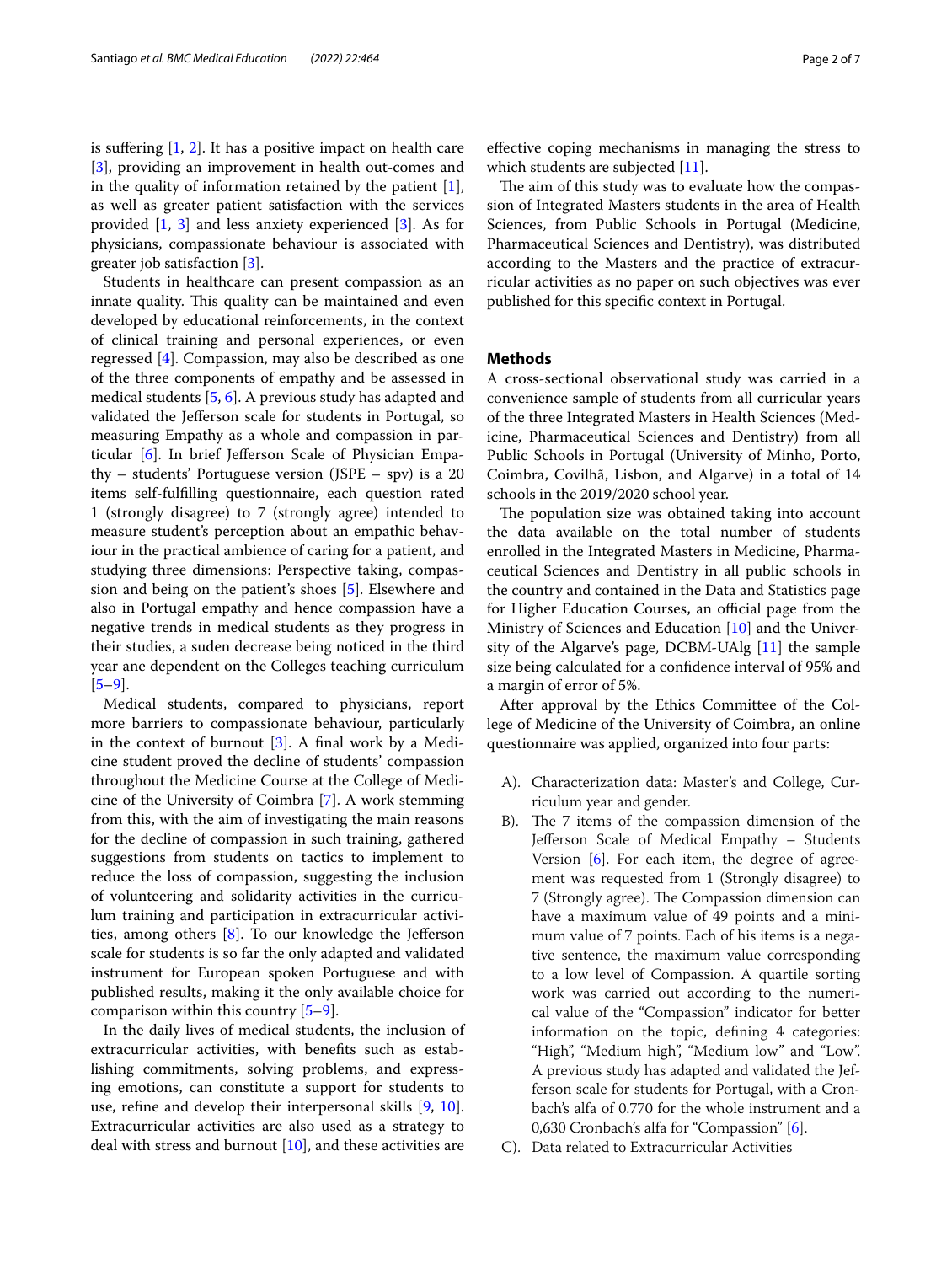- C.1) Participation in E.A.: Participation or non-participation.
- C.2) Type of main E.A. practiced: Physical/Individual Sports, Physical/Collective Sports, Cultural Activity (Theatre, Music, Arts...), Volunteering and Social Services, Associations and Paid Activity.
- C.3) Usual frequency of E.A..: once a week, twice a week, 3/4 times a week, 5/6 times a week, Every day, 1–3 times a month and Occasionally.
- D). Affirmative or negative answer to a question regarding compassion: "Do you consider that the practice of Extracurricular Activity makes you more compassionate?"

The questionnaire was applied between October 2019 and January 2020, via a Google Forms. Students, course committees, student's associations and communication departments were asked to share the "online" questionnaire with students at each College, using their Students social networks. The form explained the objective of the study and guaranteed anonymity, assuming the student's consent to use the data for statistical treatment, based on their affirmative response to answer the questionnaire ticking a box allowing the questionnaire to be responded. No reminders were made.

Descriptive and inferential analysis was performed using SPSS Software for Windows version 24, after verifying the normality of the data. Analysis of the numerical variable of compassion value was performed as an ordinal variable depending on the function of the quartile distribution, with the lowest quartile being considered the one with the highest empathy.

Nonparametric Tests (Kolmogorov-Smirnov Test, Mann-Whitney Test, Kruskal Wallis Test) were used because of non-normal numeric data distribution and the Chi-Square Test were used, defning the diference as *p* <0.001, due to the sample's dimension.

## **Results**

In a universe of 15,045 students, the necessary sample size anticipated was of 375. A sample of  $n = 901$  was obtained, 81.2% in IM of Medicine, 12.2% in Pharmaceutical Sciences and 6.5% in Dentistry. No answers were obtained from the College of Pharmaceutical Sciences of the University of Algarve. A Cronbach's alfa of 0,726 for the chapter compassion of the Jeferson scale for students was obtained, if item deleted, the scoring ranging from 0,693 to 0,731.

By gender according to Table  $1$ , a higher number of female responses (79.7%), a higher number of responses for 5th year students (20.1%) and a lower number of responses of the 1st year ones (12.5%) were found. Lisbon's College of Medicine (24.0%) achieved the highest proportion of respondents.

Also, according to Table [1](#page-2-0) there was a signifcant diference in the distribution of students according to the Integrated Masters between the curricular years ( $p < 0.001$ ), the different Colleges ( $p < 0.001$ ). The distribution of students across the three Integrated Master's Degrees did not differ significantly by gender ( $p = 0.027$ ).

The distribution of participation in E.A. by the Integrated Masters, Table [2,](#page-3-0) reveals that such did not differ significantly among the studied I.M. $(p = 0.854)$ . An overall proportion of 76.7% of the respondents' state to participate in E.A. There were no significant differences in the distribution of students in participation in E.A. between Colleges ( $p = 0.292$ ), curricular years ( $p = 0.018$ ) and gender ( $p = 0.089$ ).

According to Table [3,](#page-3-1) the distribution of students by type of E.A. did not difer signifcantly between the three I.M. ( $p = 0.030$ ), between Colleges ( $p = 0.543$ ), between

|                         |          | <b>Integrated Master</b> |                                |           |              |
|-------------------------|----------|--------------------------|--------------------------------|-----------|--------------|
|                         |          | <b>Medicine</b>          | <b>Pharmaceutical Sciences</b> | Dentistry | <b>Total</b> |
|                         |          | n (%)                    | n (%)                          | n(%)      | n (%)        |
| Gender <sup>1</sup>     | Female   | 572 (78,1)               | 92 (83,6)                      | 54 (91,5) | 718 (79,7)   |
|                         | Male     | 160 (21,9)               | 18 (16,4)                      | 5(8,5)    | 183 (20,3)   |
| Curricular <sup>2</sup> | 1st year | 75 (10,2)                | 38 (34,5)                      | 0(0,0)    | 113(12,5)    |
| Year                    | 2nd year | 105 (14,3)               | 13(11,8)                       | 1(1,7)    | 119 (13,2)   |
|                         | 3rd year | 141 (19,3)               | 23(20,9)                       | 8(13,6)   | 172 (19,1)   |
|                         | 4th year | 123 (16,8)               | 15(13,6)                       | 13(22,0)  | 151 (16,8)   |
|                         | 5th year | 123(16,8)                | 21(19,1)                       | 37(62,7)  | 181 (20,1)   |
|                         | 6th year | 165 (22,5)               | 0(0,0)                         | 0(0,0)    | 165(18,3)    |
| Total                   |          | 732 (100)                | 110 (100)                      | 59 (100)  | 901 (100,0)  |

<span id="page-2-0"></span>**Table 1** Characterization of the sample according to the Integrated Masters and gender, curricular year, and College

1 *<sup>p</sup>* <sup>=</sup>0,027; 2 *<sup>p</sup>* <0,001 (Kruskal Wallis Test)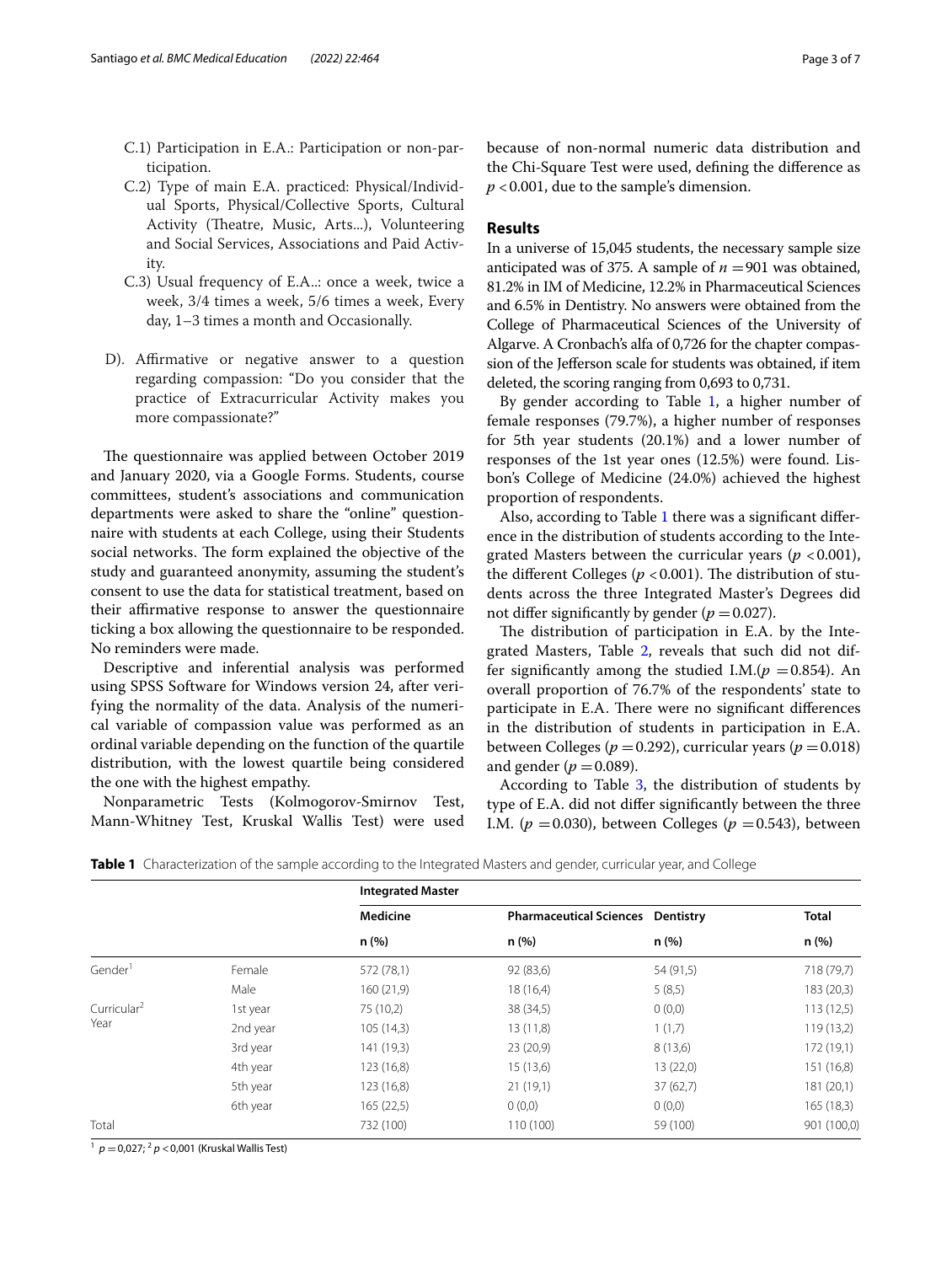# <span id="page-3-0"></span>**Table 2** Characterization of the sample according to the Integrated Masters and Participation in Extracurricular Activity

|                        |     | <b>Integrated Master</b> |                                        |                   |                      |
|------------------------|-----|--------------------------|----------------------------------------|-------------------|----------------------|
|                        |     | Medicine<br>n(%)         | <b>Pharmaceutical Sciences</b><br>n(%) | Dentistry<br>n(%) | <b>Total</b><br>n(%) |
|                        |     |                          |                                        |                   |                      |
| Participation in E.A.* | Yes | 560 (76,5)               | 88 (80,0)                              | 43 (72,9)         | 691 (76,7)           |
|                        | No  | 172(23.5)                | 22(20,0)                               | 16(27,1)          | 210(23,3)            |
| Total                  |     | 732 (100,0)              | 110 (100,0)                            | 59 (100,0)        | 901 (100,0)          |

 $* p = 0,854$  (Mann-Whitney U Test)

<span id="page-3-1"></span>**Table 3** Characterization of the sample according to the Integrated Master's Degree and Type of E.A. and Frequency of E.A

|                              |                                  | <b>Integrated Master</b> |                                   |           |              |  |
|------------------------------|----------------------------------|--------------------------|-----------------------------------|-----------|--------------|--|
|                              |                                  | <b>Medicine</b>          | Pharmaceutical<br><b>Sciences</b> | Dentistry | <b>Total</b> |  |
|                              |                                  | n (%)                    | n (%)                             | n (%)     | n (%)        |  |
| Type of EA <sup>1</sup>      | Individual Physical/Sports       | 225 (40,2)               | 21(23,9)                          | 17(39,5)  | 263(38,1)    |  |
|                              | Collective Physical/Sports       | 62(11,1)                 | 9(10,2)                           | 7(16,3)   | 78 (11,3)    |  |
|                              | Cultural Activity                | 95 (17,0)                | 14(15,9)                          | 6(14,0)   | 115(16,6)    |  |
|                              | Volunteering and Social Services | 102 (18,2)               | 24(27,3)                          | 3(7,0)    | 129 (18,7)   |  |
|                              | <b>Community Associations</b>    | 55 (9,8)                 | 18(20,5)                          | 8(18,6)   | 81(11,7)     |  |
|                              | Paid Activity                    | 21(3,8)                  | 2(2,3)                            | 2(4,7)    | 25(3,6)      |  |
| Frequency of EA <sup>2</sup> | Occasionally                     | 35(6,3)                  | 4(4,5)                            | 1(2,3)    | 40(5,8)      |  |
|                              | 1-3 times a month                | 19(3,4)                  | 7(8,0)                            | 1(2,3)    | 27(3,9)      |  |
|                              | 1 time a week                    | 80(14,3)                 | 22(25,0)                          | 3(7,0)    | 105(15,2)    |  |
|                              | 2 times a week                   | 170 (30,4)               | 26(29,5)                          | 21(48,8)  | 217(31,4)    |  |
|                              | 3/4 times a week                 | 183 (32,7)               | 16(18,2)                          | 12(27,9)  | 211 (30,5)   |  |
|                              | 5/6 times a week                 | 34(6,1)                  | 4(4,5)                            | 3(7,0)    | 41(5,9)      |  |
|                              | Every day                        | 39(7,0)                  | 9(10,2)                           | 2(4,7)    | 50(7,2)      |  |
| Total                        |                                  | 560 (100)                | 88 (100)                          | 43 (100)  | 691 (100,0)  |  |

<sup>1</sup>  $p = 0,030; ^{2}p = 0,131$  (Kruskal Wallis Tests)

curricular years ( $p = 0.075$ ), and between genders  $(p = 0.053)$ .

According to the distribution of the type of E.A. by the I.M. (Table [3\)](#page-3-1):

- The activity "Individual Physical/Sports" was the most practiced by students in general (38.1%), followed by "Volunteering and Social Services" (18.7%).
- Among medical students, the activity "Individual Physical/Sports" was the most practiced (40.2%), followed by "Volunteering and Social Services" (18.2%).
- In Pharmaceutical Sciences students, "Volunteering and Social Services" was the most reported activity (27.3%), followed by "Individual Physical/Sports" (23.9%).
- Among Dentistry students, the activity "Individual Physical/Sports" (39.5%) was the most practiced, followed by Community Associations (18.6%).

– Paid Activity was the least reported among students (3.6%).

The frequency of students by E.A. type did not differ significantly between I.M. ( $p = 0.131$ ), between Colleges  $(p = 0.435)$ , between curricular years  $(p = 0.161)$ , and genders ( $p = 0.021$ ), with the participation of twice a week being more reported (31.4%), followed by 3/4 times a week (30.5%) (Table [3\)](#page-3-1).

According to Table [4](#page-4-0) the results of the Jefferson Scale of Medical Empathy – Students Version ranged between 7 and 34, with a mean of  $14.36 \pm 4.81$  and a median of 13.

According to the quartile distribution of compassion, the most frequent level is the "Medium-Low" (30.5%), followed by the "Low" level (29.0%).

The distribution of compassion levels was different among the three I.M.  $(p < 0.001)$ , between Colleges  $(p \lt 0.001)$ , and between curricular years  $(p \lt 0.001)$ ,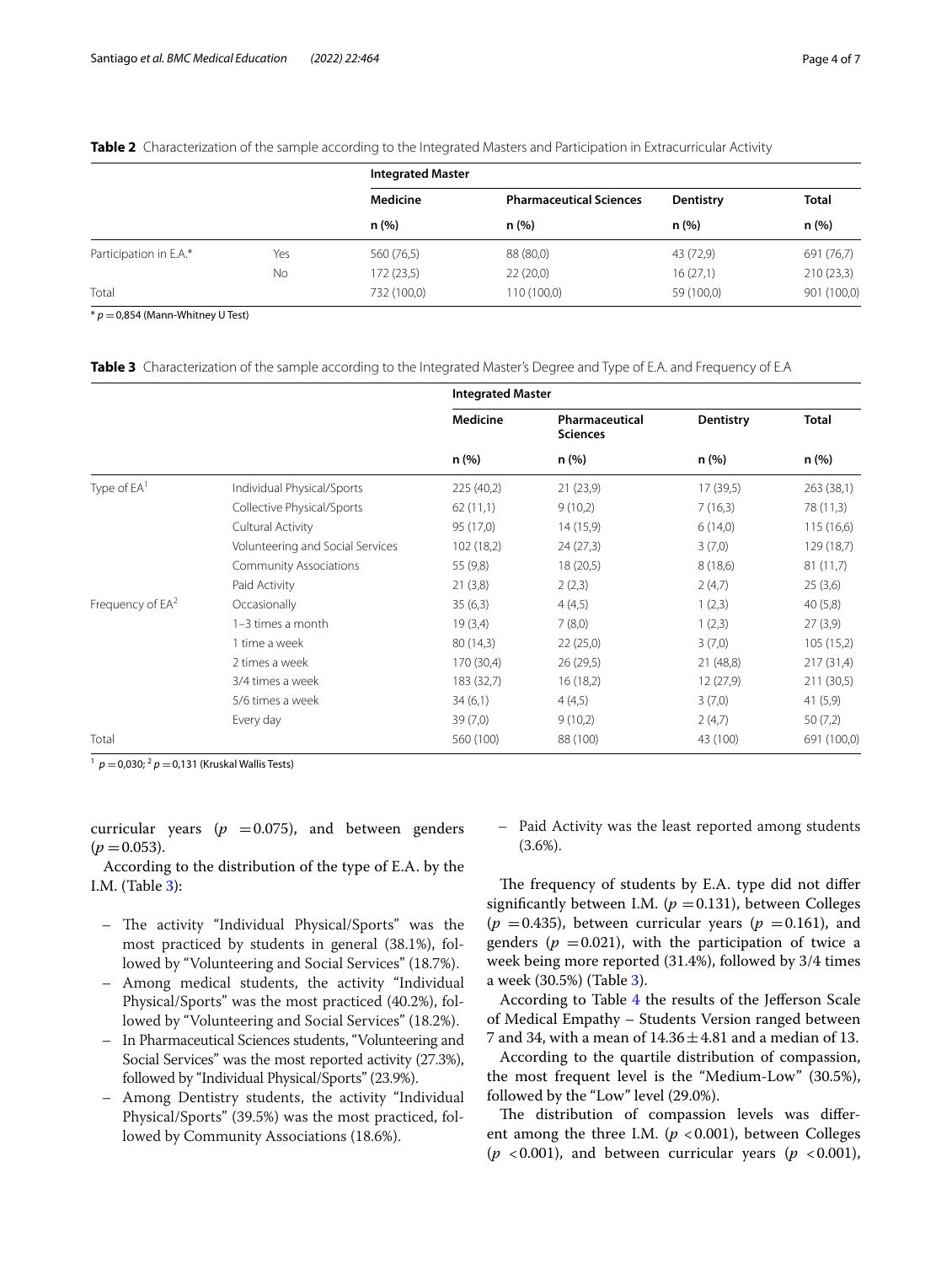<span id="page-4-0"></span>

|  |  |  |  |  | <b>Table 4</b> Levels of compassion as a function of quartile distribution according to Integrated Master's Degree and vear attended |
|--|--|--|--|--|--------------------------------------------------------------------------------------------------------------------------------------|
|--|--|--|--|--|--------------------------------------------------------------------------------------------------------------------------------------|

|                         | Levels of compassion |             |            |            |              |  |  |
|-------------------------|----------------------|-------------|------------|------------|--------------|--|--|
|                         | High                 | Medium-High | Medium-Low | Low        | <b>Total</b> |  |  |
|                         | n(%)                 | n (%)       | n(%)       | n (%)      | n(%)         |  |  |
| Integrated Master*      |                      |             |            |            |              |  |  |
| Medicine                | 182 (24,9)           | 137 (18,7)  | 225 (30,7) | 188(25,7)  | 732 (100,0)  |  |  |
| Pharmaceutical Sciences | 13(11,8)             | 15 (13,6)   | 30(27,3)   | 52(47,3)   | 110 (100,0)  |  |  |
| Dentistry               | 10(16,9)             | 8(13,6)     | 20 (33,9)  | 21 (35,6)  | 59 (100,0)   |  |  |
| Year **                 |                      |             |            |            |              |  |  |
| 1st year                | 13(11,5)             | 19 (16,8)   | 35 (31,0)  | 46 (40,7)  | 113 (100,0)  |  |  |
| 2nd year                | 21(17,6)             | 16(13,4)    | 48 (40,3)  | 34 (28,6)  | 119 (100,0)  |  |  |
| 3rd year                | 37(21,5)             | 36 (20,9)   | 51 (29,7)  | 48 (27,9)  | 172 (100,0)  |  |  |
| 4th year                | 42 (27,8)            | 26(17,2)    | 43 (28,5)  | 40(26,5)   | 151 (100,0)  |  |  |
| 5th year                | 42(23,2)             | 33 (18,2)   | 44(24,3)   | 62(34,3)   | 181 (100,0)  |  |  |
| 6th year                | 50(30,3)             | 30(18,2)    | 54 (32,7)  | 31 (18,8)  | 165 (100,0)  |  |  |
| Gender***               |                      |             |            |            |              |  |  |
| Female                  | 167(81,5)            | 137 (85,6)  | 220 (80,2) | 194 (74,3) | 718 (79,7)   |  |  |
| Male                    | 38(18,5)             | 23(14,4)    | 55 (20,0)  | 67 (2578)  | 183(20,3)    |  |  |
| Total                   | 205 (22,8)           | 160 (17,8)  | 275 (30,5) | 261 (29,0) | 901 (100,0)  |  |  |

\* *p* <0,001 (Kruskal Wallis Test); \*\**p* =0,005(Kruskal Wallis Test);\*\*\**p* =0,016 (Mann-Whitney U Test)

with no diferences in the levels of compassion by gender ( $p = 0.036$ ). The distribution of the level of compassion did not vary signifcantly with participation in E.A.  $(p = 0.865)$ , the type of E.A.  $(p = 0.177)$ , the frequency of E.A.  $(p = 0.109)$  or with the answer to the question "The practice of E.A. can make a person more compassionate?" (*p* =0.503). A week negative, yet signifcant correlation was found between the Curricular Years of College attendance and the Quartile level of compassion (ρ:-  $0.131; p < 0.001$ ).

The distribution of levels of compassion across the three I.M. shows that:

- In Medicine, the level "Medium-Low" was more frequent (30.7%) and the result "Medium High" (18.7%) was less frequent.
- In Pharmaceutical Sciences, the most frequent level was "Low" (47.3%) and the least frequent was "High"  $(11.8\%).$
- In Dentistry, the "Low" level was more frequent (35.6%) and "Medium High" was the least frequent (13.6%).

In the three I.M., the two most frequent levels were "Medium-Low" and "Low", with 56.4% of Medicine students, 74.6% of Pharmaceutical Science students, and 69.5% of Dentistry students showing levels of compassion from "Medium-Low" to "Low".

At the levels of compassion according to the I.M. and the curricular year, "Low" levels of compassion were more frequent among students in the 1st and 5th years (40.7 and 34.3% respectively).

In 2nd, 3rd, 4th, and 6th year students, "Medium-Low" levels of compassion were more frequent (40.3, 29.7, 28.5, and 32.7% respectively).

## **Discussion**

This study, carried out in 2019, addressed, for the first time in Portugal, the relationship between the levels of compassion of I.M. in health areas and the practice of E.A. using the Jeferson Scale of Medical Empathy – Students Version, adapted for Portugal [\[6](#page-6-5)].

Most students participated in E.A. (76.7%), in a higher proportion than previously reported [[9,](#page-6-6) [12](#page-6-11)] with a preference for the "Individual Physical/Sports" activity with 49.4%, a lower value than previously reported [[11](#page-6-10), [12\]](#page-6-11). "Volunteering and Social Services" was reported by (18.7%), obtained a value higher than that already observed for medical students [\[11\]](#page-6-10), but lower than that already observed in Dentistry and Pharmaceutical Sciences [[12,](#page-6-11) [13](#page-6-12)]. Remunerated Activities continue to be the least mentioned  $[11]$  $[11]$  $[11]$ . Thus, the observed structure will probably bring changes in the future population of IM students with probable practice patterns changes, which must be studied and perceived. And Colleges should be attentive to this phenomenon.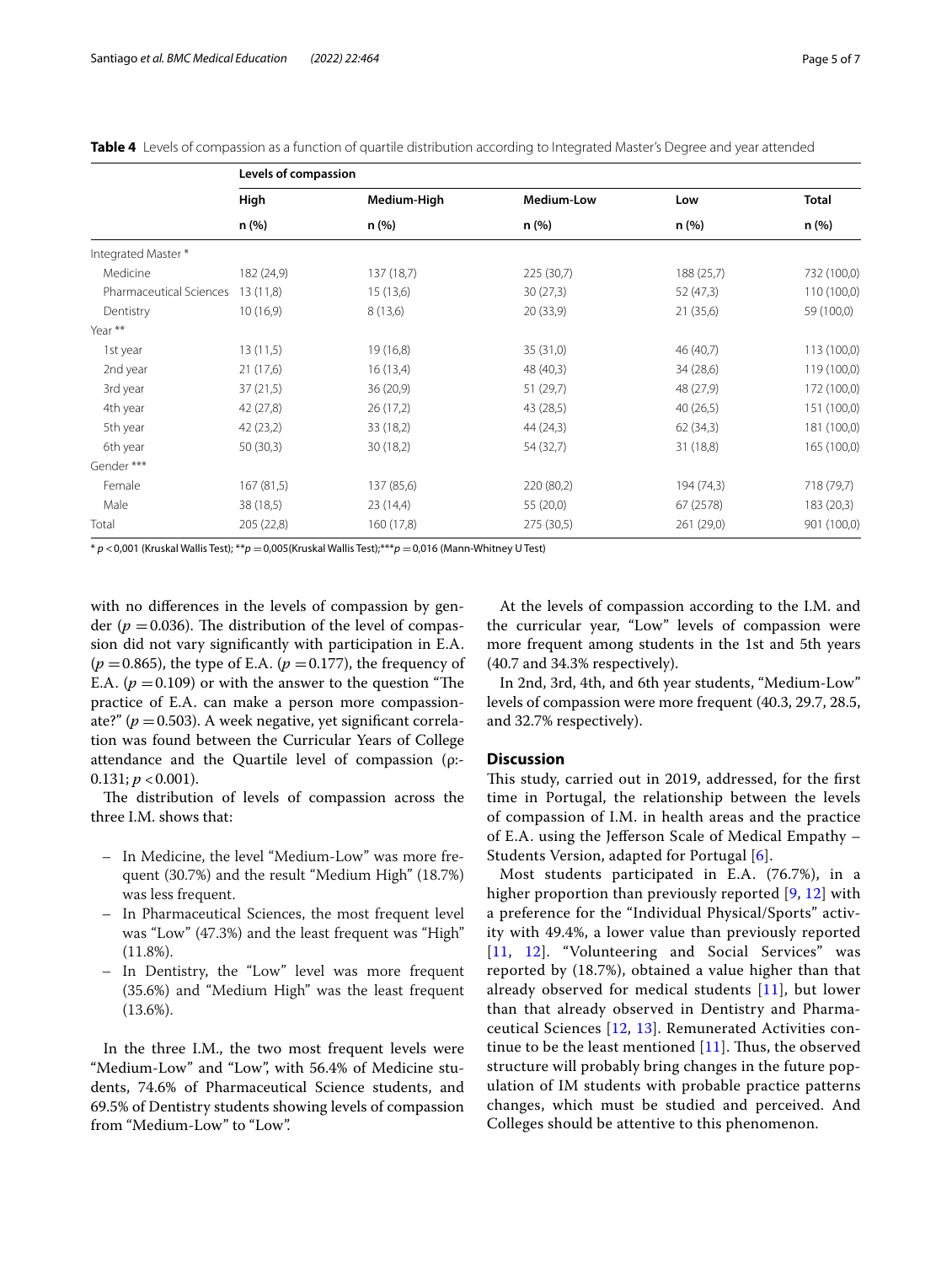Compassion scale answer results are worrisome with a higher proportion of "Medium-Low" and "Low" especially for the I.M Pharmaceutical Sciences students. A study of the Master's Degree of Pharmacy at Queen's University of Belfast reported that students who did not experience clinical contact with patients as extensive as students of Dentistry and Medicine [[14\]](#page-6-13), and this was a factor for less compassion which could justify the present levels. And in fact, the vast majority of Pharmaceutical Sciences will deal with the real world persons.

Studies that used the Jeferson Scale of Medical Empathy [\[5,](#page-6-4) [6](#page-6-5)], revealed contradictory results regarding the distribution and evolution of compassion and empathy over the curricular years of Medicine, Pharmaceutical Sciences, and Dentistry [\[4](#page-6-3), [7](#page-6-7), [15–](#page-6-14)[23](#page-6-15)]. We found that the 1st year and the 5th year are those with the highest percentage of "Low" compassion levels, with the 5th year being the last year of the I.M. of Pharmaceutical Sciences and Dentistry. It is therefore relevant to come to an understanding of the reasons for the prevalence of lower levels of compassion among fnal year students of Pharmaceutical Sciences and Dentistry, soon to be health professionals.

In a Portuguese study on medical students, it was reported that the formal curriculum and various factors such as "...limited time of contact with patients", "...academic training essentially promoting theoretical/organic knowledge and the search for diagnosis", "...lack of training to deal with psychological/emotional aspects", "…excess of workload inherent to the curriculum" were considered to justify the decline of compassion throughout medical training [\[8\]](#page-6-8). A later study, also with medical students, found that the diference in the levels of compassion among students from the various Portuguese Colleges of Medicine studied did not depend on the percentage of the European Credit Transfer and Accumulation System in the curriculum, related to the compassion approach [\[15](#page-6-14)]. It will be pertinent to study if these and other factors also afect Pharmaceutical Sciences and Dentistry students.

In the present study, there were no signifcant diferences in compassion between genders, unlike other studies [[16](#page-6-16)[–18\]](#page-6-17). Present results are in-line with those described for Pharmacy students in the United Kingdom and with the ones in 1st year medicine students in Portugal [[14](#page-6-13), [20\]](#page-6-18).

The present study found no relationship between extracurricular activities and the students' levels of compassion, even though 93.7% considered that "the practice of E.A. can make a person more compassionate", which a Portuguese study had suggested, as a tactic to reduce the decline of compassion throughout the I.M. in Medicine [[7,](#page-6-7) [9\]](#page-6-6). So an assumption can be made that there is a will but not a way, deserving future studies in the Portuguese context. In fact one may assume that this is indeed a wishful thinking students believe in but are not willing to perform maybe because of curricular obligations, tasks and professional future to think about.

Studies report that students participation in E.A. can improve teamwork skills, networking, better time management, helping others and contact with people of diferent perspectives, acquiring new knowledge, and expanding the individual curriculum [\[9](#page-6-6), [12,](#page-6-11) [13\]](#page-6-12). Reports also exist stating that improvement of stress management capacity was indicated as an efective coping mechanism in stress management [[11](#page-6-10)], physical activities being related to low levels of stress [[10](#page-6-9)], and Volunteering and Social Services promoting solidarity, social responsibility, and a sense of community [[10](#page-6-9)]. And it was also described that Community Associations, involving organization and leadership, are associated with better academic performance [\[11\]](#page-6-10). Due to the named advantages, encouragement by the Universities/Colleges was suggested, enhancing the reasons for the participation of students in E.A. and eliminating impediments, somehow integrating them into the formal curriculum [[9\]](#page-6-6). Physical activities, were the most reported E.A., the need to study if an Individual or Team one is more prone to maintain or increase compassion, now being a future question of study. So it is possible that policy changes in Portuguese colleges can bring about better results.

The present study has some limitations namely having been carried out in a convenience sample, although representative of the quantitative universe of students, thus preventing the generalization of the results and the possibility of social desirability bias associated with the use of Likert-type scales, even with the guarantee of confdentiality and anonymity. The Questionnaire appliance between October 2019 and January 2020, with no reminders, was long enough so that diferent times of the school year could have resulted in diferent responses, for two different semesters were enrolled. The lack of knowledge about the teaching that each School does about Compassion, as well as the particular characteristics of each respondent, must also be considered when reading these results.

Despite the limitations, the present study alloww to retain considerations about the distribution of levels of compassion among students of Integrated Masters in Health Sciences as a result of the practice of extracurricular activities. Further work on analysing the reasons for the diferences found and designing measures to improve compassion, that can be taught and worked on, should now follow.

## **Conclusions**

There were differences in the distribution of levels of compassion between the three I.M., and between the curricular years. Most students of each I.M. showed levels of compassion from "Medium-Low" to "Low", revealing the